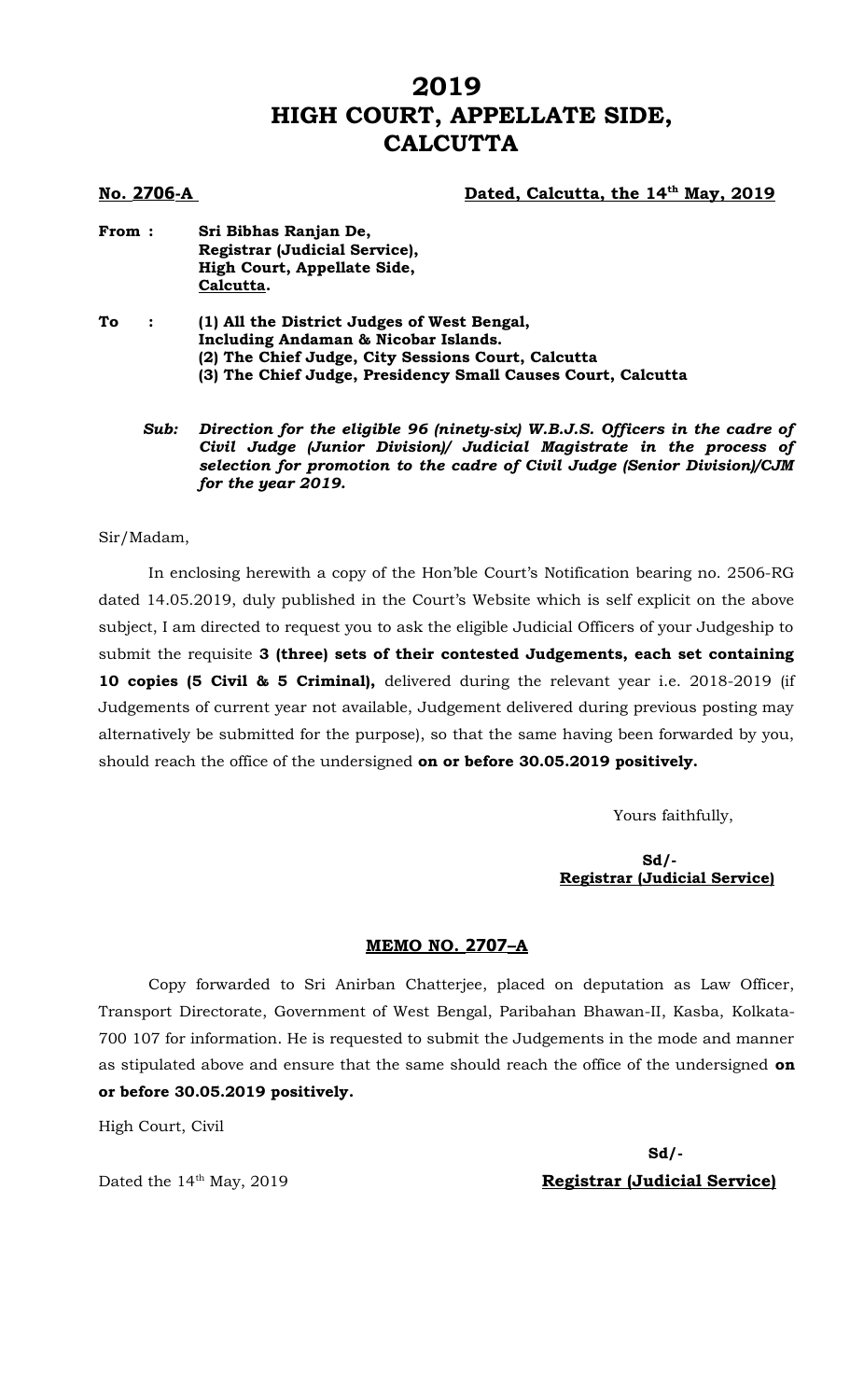# **2019 HIGH COURT, APPELLATE SIDE, CALCUTTA**

## **N O T I F I C A T I O N**

#### **No. 2506-RG**

### The 14<sup>th</sup> May, 2019

In continuation of the Hon'ble Court's earlier Notification bearing no. 2318-R (JS), dated 23.04.2018, it is further notified for general information of all concerned that the following 96 (ninetysix) Judicial Officers of the West Bengal Judicial Service belonging to the Cadre of Civil Judge (Junior Division)/ Judicial Magistrate duly confirmed in service are, in order of seniority, eligible and coming under the zone of consideration in the process of selection and promotion to the cadre of Civil Judge (Senior Division)/ CJM/ACJM for the year 2019.

**The eligible Judicial Officers are hereby requested to submit the requisite (3) sets of their contested Judgements, each set containing (10) Judgements (5 Civil + 5 Criminal), preferably of the relevant year i.e. 2018-2019, if Judgements of current year not available, Judgement delivered during previous posting may alternatively be submitted for the purpose, through their respective District Judges so as to reach the Office of the Ld. Registrar (Judicial Service) on or before 30.05.2019 (4.45 p.m.), positively.** 

| SL.<br>NO. | <b>NAME OF THE</b><br><b>OFFICER</b> | PRESENT PLACE OF POSTING                                                                                                                        |
|------------|--------------------------------------|-------------------------------------------------------------------------------------------------------------------------------------------------|
| 1.         | Shri Ramaprasad Ghosh                | Civil Judge (Junior Division), Kalyani, Nadia                                                                                                   |
| 2.         | Sri Indrajit Deb                     | Municipal Magistrate, 3rd Court, Calcutta                                                                                                       |
| 3.         | Smt. Alakananda Sarkar               | Metropolitan Magistrate, 10 <sup>th</sup> Court, Calcutta                                                                                       |
| 4.         | Sri Indranil Ray                     | 7 <sup>th</sup><br>Registrar-cum-Metropolitan<br>Magistrate,<br>Court,<br>Calcutta                                                              |
| 5.         | Sri Prosenjit Bose                   | Municipal Magistrate, 2 <sup>nd</sup> Court, Calcutta                                                                                           |
| 6.         | Smt. Uma Banerjee Singha<br>Roy      | Civil Judge (Junior Division), Addl. Court, Suri, Birbhum                                                                                       |
| 7.         | Smt. Kalyani Jogasarma               | Civil Judge (Junior Division), 2 <sup>nd</sup> Court, Rampurhat,<br>Birbhum                                                                     |
| 8.         | Smt. Eden Lamasaa (S.T.)             | Magistrate, 6 <sup>th</sup> Court,<br>Paschim<br>Judicial<br>Asansol,<br>Bardhaman                                                              |
| 9.         | <b>Sri Somak Das</b>                 | Metropolitan Magistrate, 22 <sup>nd</sup> Court, Calcutta                                                                                       |
| 10.        | Smt. Nita Sarkar                     | Metropolitan Magistrate, 5 <sup>th</sup> Court, Calcutta                                                                                        |
| 11.        | Sri Jyotirmoy Bhattachrjee           | Metropolitan Magistrate, 3rd Court, Calcutta                                                                                                    |
| 12.        | Sri Binod Mahato (S.C.)              | Metropolitan Magistrate, 14 <sup>th</sup> Court, Calcutta                                                                                       |
| 13.        | Smt. Urmi Sinha                      | Civil Judge (Junior Division), 2 <sup>nd</sup> Court, Sadar, Purulia                                                                            |
| 14.        | Sri Subhra Kanti Dhar                | Civil Judge (Junior Division)-cum-Judicial Magistrate,<br>Mekhliganj, Coochbehar U.O.T. as Judicial Magistrate, 3rd<br>Court, Sadar, Coochbehar |
| 15.        | Sri Debasish Panja                   | Civil Judge (Junior Division), 1 <sup>st</sup> Court, Bolpur, Birbhum                                                                           |
| 16.        | Md. Ruknuddin                        | Civil Judge (Junior Division), Dantan, Paschim Medinipur                                                                                        |
| 17.        | Sri Kuntal Chatterjee                | Civil Judge (Junior Division), 2 <sup>nd</sup> Court, Sadar, Bankura                                                                            |
| 18.        | <b>Smt. Moumita Roy</b>              | Metropolitan Magistrate, 11 <sup>th</sup> Court, Calcutta                                                                                       |
| 19.        | Sri Pradip Bandyopadhyay             | Civil Judge (Junior Division), Tehatta, Nadia                                                                                                   |
| 20.        | Smt. Arkabrati Neogi                 | Metropolitan Magistrate, 19 <sup>th</sup> Court, Calcutta                                                                                       |
| 21.        | Smt. Mala Chakraborty                | Metropolitan Magistrate, 20 <sup>th</sup> Court, Calcutta                                                                                       |
| 22.        | Smt. Aliva Roy                       | Metropolitan Magistrate, 17 <sup>th</sup> Court, Calcutta                                                                                       |
| 23.        | Sri Sumitava Ghosh                   | Metropolitan Magistrate, 21 <sup>st</sup> Court, Calcutta                                                                                       |
| 24.        | Sri Sunil Kumar Sharma               | Metropolitan Magistrate, 16 <sup>th</sup> Court, Calcutta                                                                                       |
| 25.        | Sri Smarajit Roy                     | Metropolitan Magistrate, 12 <sup>th</sup> Court, Calcutta                                                                                       |
| 26.        | Smt. Juin Dutta                      | Principal Magistrate, JJB, Howrah U.O.T. as Judicial<br>Magistrate, 2 <sup>nd</sup> Court, Sadar, Purulia                                       |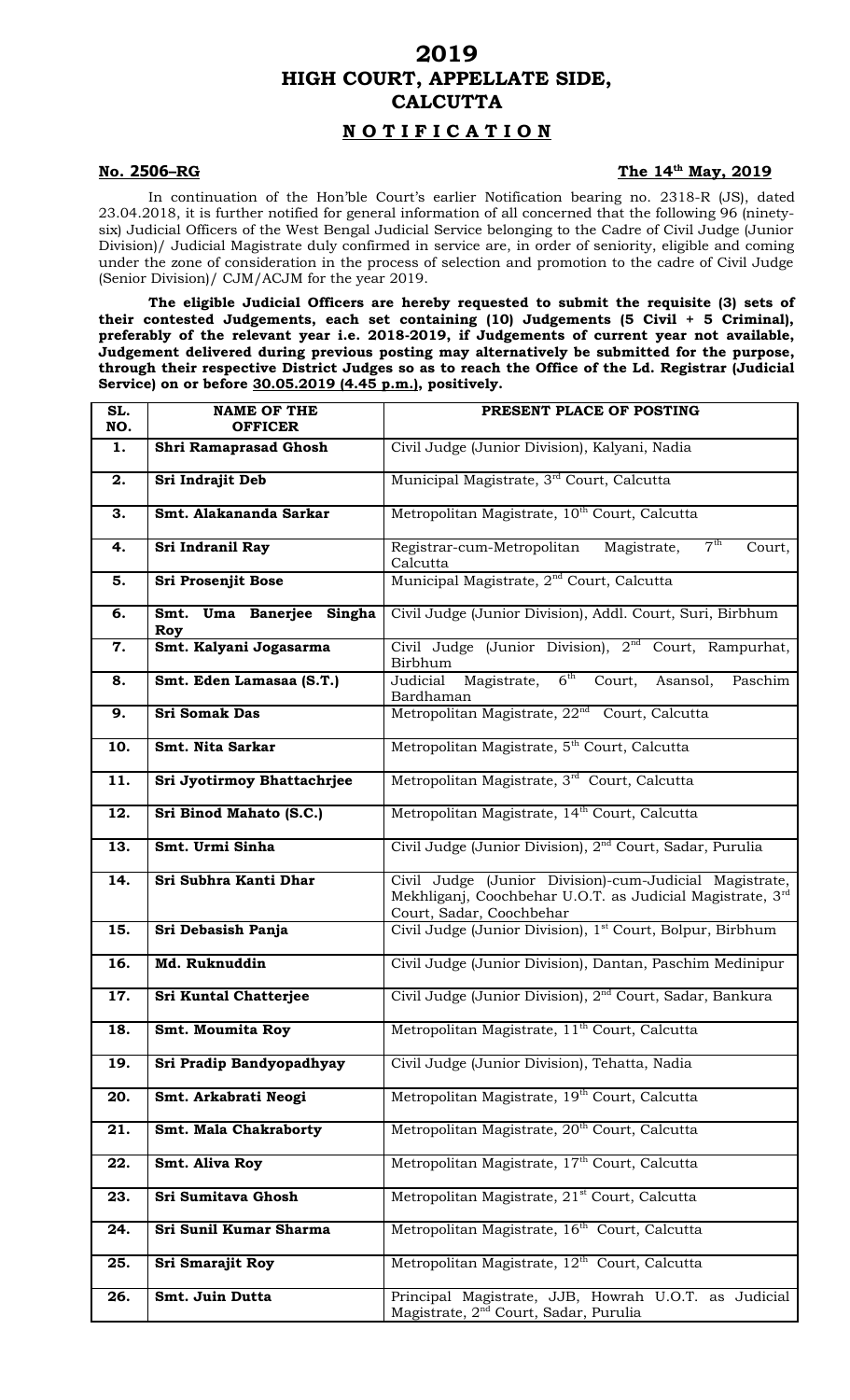| 27. | Sri Rupendra Nath Bose                                  | Civil Judge (Junior Division)-cum-Judicial Magistrate,                                                                                 |
|-----|---------------------------------------------------------|----------------------------------------------------------------------------------------------------------------------------------------|
| 28. | Keya Mandal<br>Smt.<br>(Raha)                           | Mungpoo, Darjeeling<br>Metropolitan Magistrate, 13 <sup>th</sup> Court, Calcutta                                                       |
|     | (S.C.)                                                  |                                                                                                                                        |
| 29. | Sri Gautam Kumar Nag (S.C.)                             | Metropolitan Magistrate, 18 <sup>th</sup> Court, Calcutta                                                                              |
| 30. | Sashi<br>Kujur<br>Smt.<br><b>Neelam</b><br>(S.T.)       | Metropolitan Magistrate, 8 <sup>th</sup> Court, Calcutta                                                                               |
| 31. | Smt. Arpita Hira (S.C.)                                 | (Junior<br>$1^{\rm st}$<br>Civil<br>Division),<br>Judge<br>Court,<br>Kandi,<br>Murshidabad                                             |
| 32. | Sri Sangram Saha@ Goutam<br>Saha (S.C.)                 | Metropolitan Magistrate, 6 <sup>th</sup> Court, Calcutta                                                                               |
| 33. | Smt. Stotri Saha (S.C.)                                 | Civil Judge (Junior Division), 2 <sup>nd</sup> Court, Baruipur, South<br>24-Parganas                                                   |
| 34. | Smt. Rinjee Doma Lama (S.T.)                            | Judicial Magistrate, 2 <sup>nd</sup> Court, Sadar, Maldah                                                                              |
| 35. | Sri Sourav Subba (S.T.)                                 | Metopolitan Magistrate, 4 <sup>th</sup> Court, Calcutta                                                                                |
| 36. | Smt. Sanghamitra Chatterjeee<br>(Surname being changed) | Metropolitan Magistrate, 15 <sup>th</sup> Court, Calcutta                                                                              |
| 37. | Sri Koustuv Mukhopadhyay                                | Metropolitan Magistrate, 9 <sup>th</sup> Court, Calcutta                                                                               |
| 38. | Smt. Dyuti Roy                                          | Leave Reserve Officer, Purba Bardhaman                                                                                                 |
| 39. | Sri Anirban Chatterjee                                  | Law Officer, Transport Directorate, West Bengal                                                                                        |
| 40. | Smt. Manika Chatterjee (nee<br>Saha)                    | Judicial Magistrate, 5 <sup>th</sup> Court, Sadar, Purba Bardhaman                                                                     |
| 41. | Sri Sanjib Roy                                          | Judicial Magistrate, Jhargram, Paschim Medinipur                                                                                       |
| 42. | Smt. Sumana Garain                                      | Judicial Magistrate, 1 <sup>st</sup> Court, Sadar, Malda                                                                               |
| 43. | <b>Sri Souvik De</b>                                    | Metropolitan Magistrate, 4 <sup>th</sup> Court, Calcutta                                                                               |
| 44. | Smt. Tamali Ghosh                                       | Civil Judge (Junior Division), Addl. Court, Sadar,<br>Coochbehar U.O.T. as Civil Judge (Junior Division)-cum-                          |
| 45. | Smt. Priyanka Bose                                      | Judicial Magistrate, Dinhata, Coochbehar<br>Civil Judge (Junior Division), Addl. Court, Serampore,                                     |
| 46. | Smt. Atri Chanda                                        | Hooghly<br>Judicial Magistrate, 1 <sup>st</sup> Court, Barasat, North 24-Parganas                                                      |
| 47. | Smt. Sunanda De Sarkar                                  | Civil Judge (Junior Division), 4 <sup>th</sup> Court, Sadar, Howah                                                                     |
| 48. | Sri Arindam Chakraborty-I                               | (Junior Division),<br>$1st$ Court, Lalbagh,<br>Civil Judge                                                                             |
| 49. | Sachindra<br><b>Mohan</b><br>Sri                        | Murshidabad<br>Judicial Magistrate, 5 <sup>th</sup> Court, Alipore, South 24-Parganas                                                  |
| 50. | <b>Bhowmick</b><br>Smt. Ishita Ray                      | Principal Magistrate, Juvenile Justice Board, Howrah                                                                                   |
| 51. | Smt. Suchitra Deb                                       | Judicial Magistrate, 3 <sup>rd</sup> Court, Katwa, Purba Bardhaman                                                                     |
| 52. | Md. Mohibulla                                           | Judicial Magistrate, 4 <sup>th</sup> Court, Sadar, Purulia                                                                             |
| 53. | Sri Himanil Bhattacharjee                               | Judicial Magistrate, 1 <sup>st</sup> Court, Sadar, Jalpaiguri U.O.T. as                                                                |
| 54. | <b>Sri Indraneel Chakraborty</b>                        | Judicial Magistrate, 1 <sup>st</sup> Court, Sadar, Paschim Medinipur<br>Judicial Magistrate, 5 <sup>th</sup> Court, Sealdah, South 24- |
| 55. | Smt. Anamitra Bhattacharya                              | Parganas<br>Civil Judge (Junior Division), 3 <sup>rd</sup> Court, Sadar, Howrah                                                        |
| 56. | Sri Jayanta Bhattacharya                                | Civil Judge (Junior Division), 1 <sup>st</sup> Court, Jangipur,                                                                        |
| 57. |                                                         | Murshidabad                                                                                                                            |
|     | Smt. Sanghamitra Debnath                                | Judicial Magistrate, 2 <sup>nd</sup> Court, Krishnagar, Nadia                                                                          |
| 58. | Smt. Manikuntala Roy                                    | Judicial Magistrate, 2 <sup>nd</sup> Court, Bolpur, Birbhum                                                                            |
| 59. | Sri Sudipta Sarkar                                      | Judicial Magistrate-cum- Civil Judge (Junior Division), 1 <sup>st</sup>                                                                |
| 60. | Sri Gourab Sen                                          | Court, Port Blair, Andaman & Nicobar Islands<br>Judicial Magistrate, Railway Court, NJP, Jalpaiguri                                    |
| 61. | <b>Smt. Sremoyee Chakraborty</b>                        | Civil Judge (Junior Division), 2 <sup>nd</sup> Court, Sadar, Malda                                                                     |
| 62. | Smt. Leena Chatterjee                                   | Judicial Magistrate, 6 <sup>th</sup> Court, Sadar, Bankura                                                                             |
| 63. | Sri Soumya Chatterjee                                   | Judicial Magistrate, 1 <sup>st</sup> Court, Suri, Birbhum                                                                              |
| 64. | Sri Rajib Singh                                         | Judicial Magistrate, Railway Court, Howrah                                                                                             |